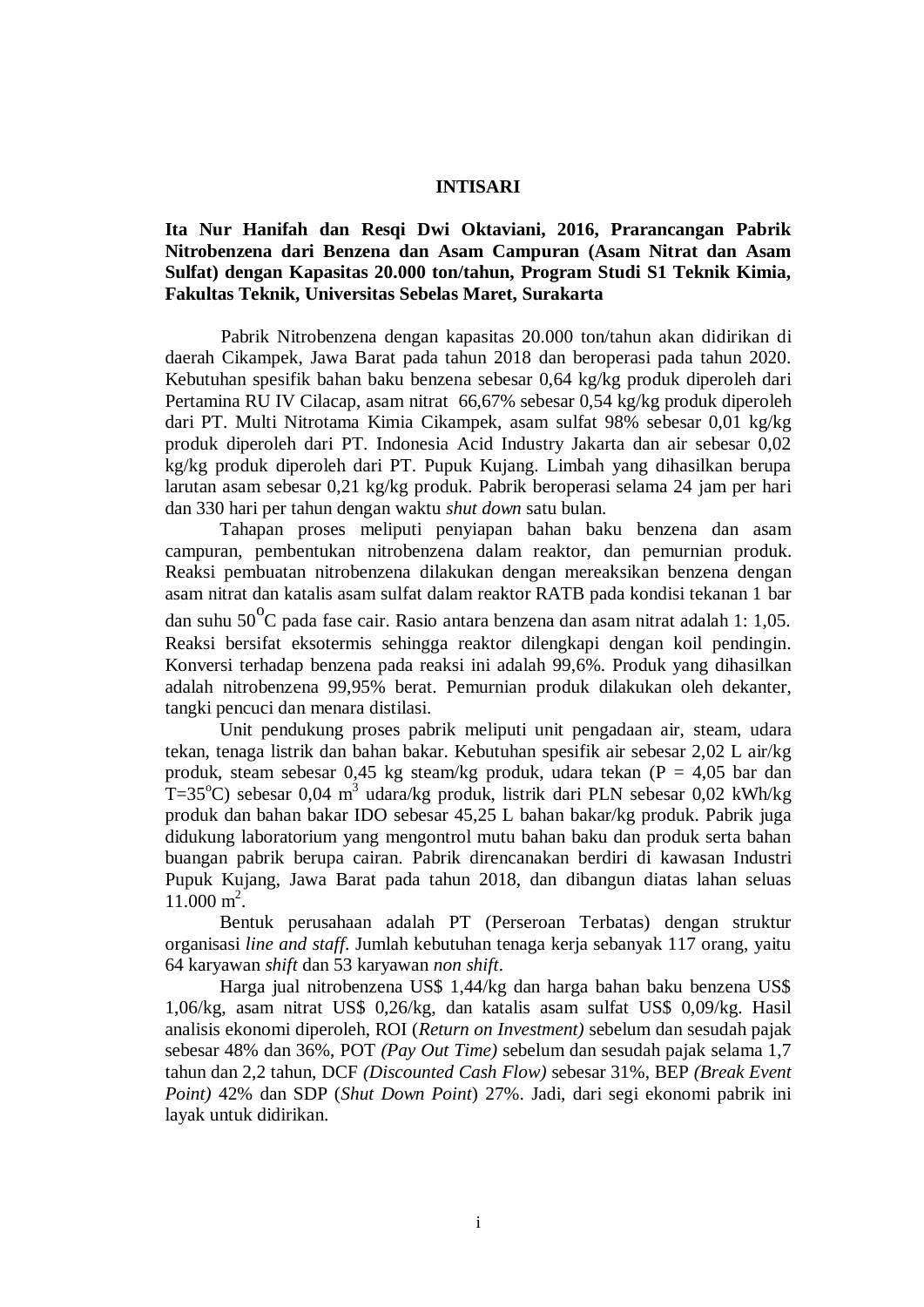## **ABSTRACT**

## **Ita Nur Hanifah and Resqi Dwi Oktaviani, 2016, Preliminary Plant Design of Nitrobenzene from Benzene and Mixed Acid (Nitric Acid and Sulfuric Acid) Capacity 20.000 Tonnes/year, Bachelor Degree of Chemical Engineering, Faculty of Engineering, Sebelas Maret University.**

Nitrobenzene plant is designed with a capacity of 20,000 tons / year, and planned to be built in Cikampek, West Java Province in 2018, and will be operating by 2020. The specific requirements of raw material benzene of 0.64 kg / kg of products obtained from Pertamina RU IV Cilacap, nitric acid 66.67 % of 0.54 kg / kg of products obtained from PT. Multi Nitrotama Chemical Cikampek, 98% sulfuric acid of 0.01 kg / kg of products obtained from PT. Acid Industry Jakarta Indonesia and water of 0.02 kg / kg of products obtained from PT. Pupuk Kujang. Waste generated in the form of an acid solution of 0.21 kg / kg of product. The plant operates 24 hours per day and 330 days per year with a one-month shut down.

The process steps include the preparation of raw materials benzene and mixed acid, the formation of nitrobenzene into a reactor, and product purification. The reaction of nitrobenzene manufacture carried out by reacting benzene with nitric acid and sulfuric acid catalyst in the reactor RATB conditions 1 bar pressure and a temperature of 50 ° C in the liquid phase. The ratio between benzene and nitric acid is 1: 1.05. The reaction is exothermic so that the reactor is equipped with a cooling coil. Conversion to benzene in this reaction is 99.6%. The resulting product is 99.95% by weight of nitrobenzene. Purification of the products made by the decanter, tank washers and distillation towers.

A support unit includes unit procurement process plant water, steam, compressed air, electricity and fuel. Specific requirements of water by 2.02 L of water / kg of product, steam of 0.45 kg of steam / kg of product, compressed air (P=4.05 bar and T = 35  $\degree$  C) of 0.04 m<sup>3</sup> air / kg products, electricity PLN 0.02 kWh/kg of fuel products and IDO amounted to 45.25 L of fuel / kg product. The plant is also supported by laboratories that control the quality of raw materials and products as well as plant waste material is a liquid. The plant is planned to stand in the Fertilizer Industry Area Kujang, West Java in 2018, and built on an area of  $11,000 \text{ m}^2$ .

The company management is a Limited Liability Company (Perseroan Terbatas), with line and staff organizational structure. Employees working systems is based on the division of employee working hours consisting of 117 people with 64 shift employees and 53 non-shift employees.

The selling price of nitrobenzene is US\$ 1,44/kg product and price of of raw material benzene is US\$ 1,06/kg, nitric acid is US\$ 0,26/kg, and sulfuric acid catalyst is US\$ 0,09/kg. Economic analysis shows that Percent Return on Investment (ROI) before taxes is 48% and 36% after taxes, Pay Out Time (POT) before taxes is 1.7 years, 2.2 years after taxes, Discounted Cash Flow (DCF) is